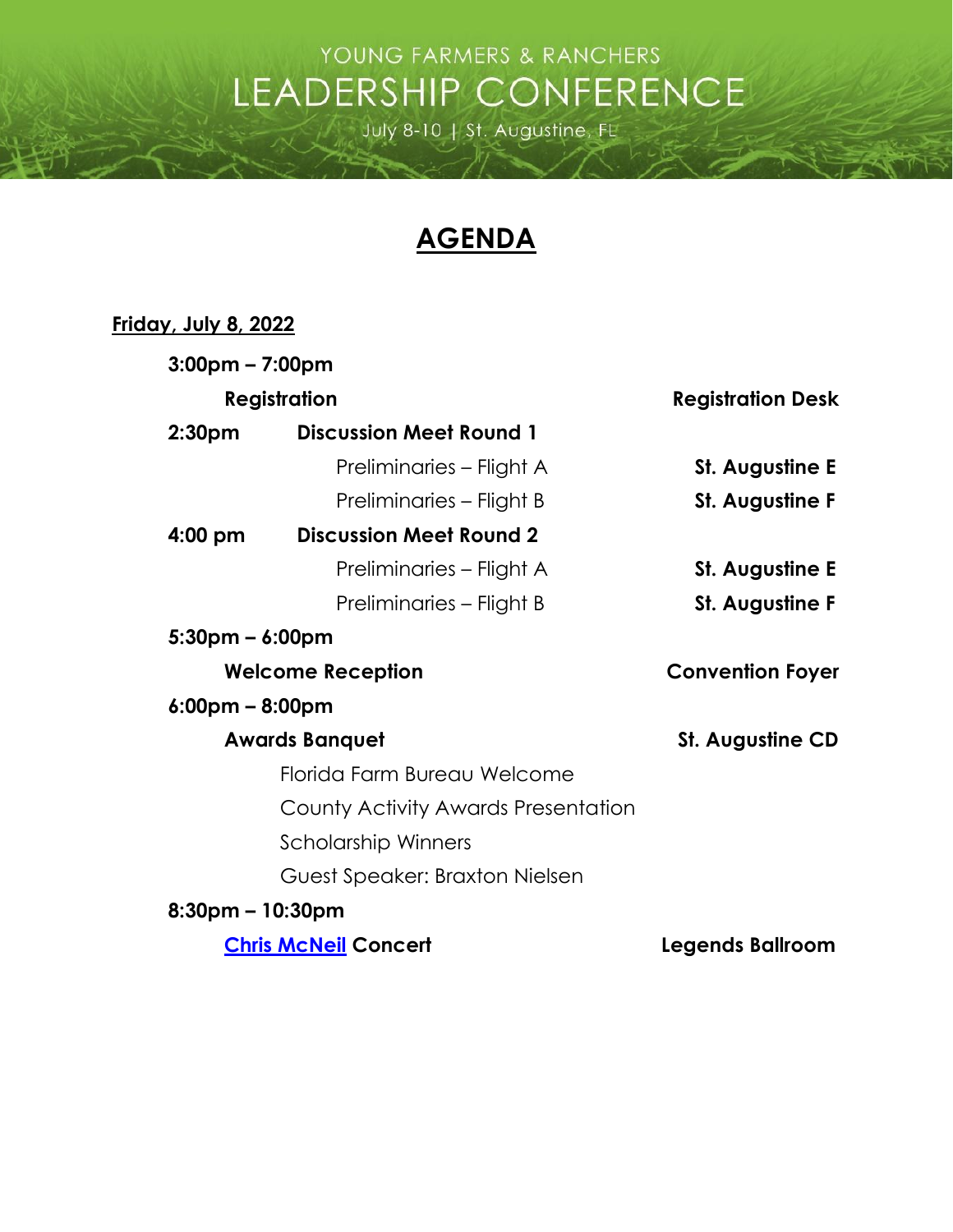## **Saturday, July 9, 2022**

**8:00am – 8:45am YF&R County Chair Breakfast** \*Invitation Only\* **St. Augustine B 8:15am – 8:45am Networking Breakfast St. Augustine CD 9:00am – 12:45pm** "YF&R Tater Tots" Child Care **St. Augustine A 9:00am – 9:45am Breakout Session A 9:45am -9:55am Break 9:55am – 10:40am Breakout Session B 10:40am – 10:50am Break 10:50am – 11:35am Breakout Session C 11:35am – 11:45am Break 11:45am – 12:30pm Breakout Session D 12:45pm – 1:45pm Legislative Lunch St. Augustine CD** Discussion Meet Final Four Announcement **2:00pm Farm Tour** (Meet at Registration Desk) **Convention Foyer** \*Bus departs at 2:15pm\* **2:30pm – 5:00pm Volleyball & Corn Hole Tournaments Pool Area**